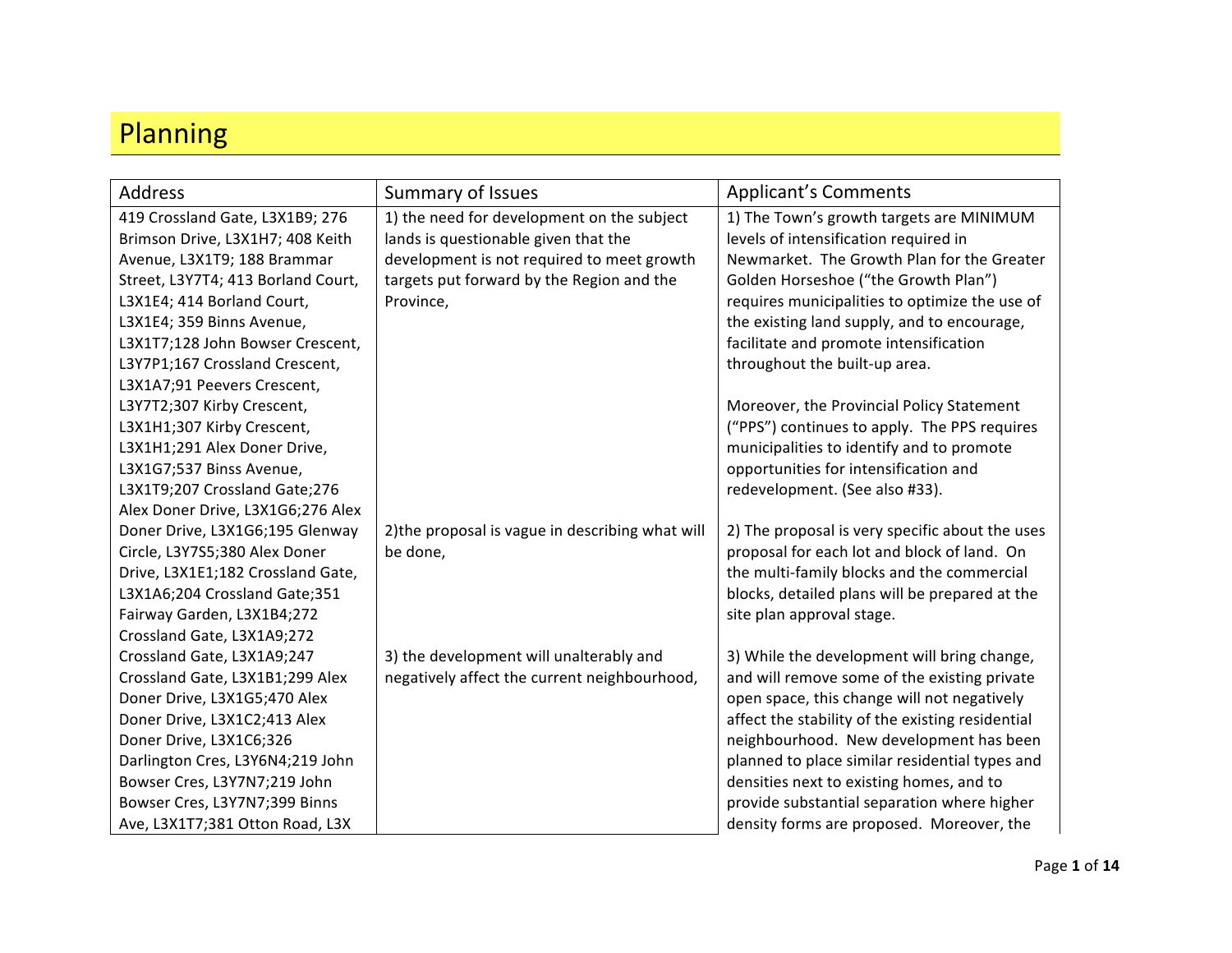| 1E5;253 McCaffrey, L3X1J5;164     |                                               | plan will provide significant new areas of      |
|-----------------------------------|-----------------------------------------------|-------------------------------------------------|
| Glenway Circle, L347S4;267        |                                               | public parkland and open space in locations     |
| Crossland Gate, L3X1B1;381 Otton  |                                               | where existing residents can take advantage     |
| Rd, L3X 1E5;375 Fairway Garden,   |                                               | of their amenity.                               |
| L3X1B7;179 John Bowser Cres,      |                                               |                                                 |
| L3Y7N6;414 Mathews Cr,            | 4) there are uncertainties whether the second | 4) The developer has offered to provide the     |
| L3X1C7;342 Fairway Garden,        | phase of the development (the nine hole golf  | Town with an opportunity to purchase the        |
| L3X1B4;326 Alex Doner,            | course),                                      | westerly lands for long-term park and open      |
| L3X1G4;378 Alex Doner,            |                                               | space use.                                      |
| L3X1E1;363 Binns Ave, L3X1T7;425  |                                               |                                                 |
| Mathews Crt, L3X1C9;155 Glenway   | 5) there are many issues/concerns put         | 5) The applicant has attempted to address       |
| Circle, L3Y7S3;317 Petheram Pl,   | forward by residents, none of which have      | residents' issues and concerns through its      |
| L3Y1J8;216 Rhodes Circle,         | been answered in a satisfactory manner        | responses to the municipality and its advisors. |
| L3X1V3;167 Glenway Cir,           | impacting trust in the developing company,    |                                                 |
| L3Y7S5;345 Kirby Cres.,           |                                               |                                                 |
| L3X1H2;431 Mathews Crt;355        | 6) communications between residents and       | 6) To avoid confusion with municipal sources    |
| Binns Ave, L3X1T7;216 Rhodes Cir, | developer have been minimal and transient     | of information, the developer was asked by      |
| L3X1V3;351 Fairway Garden,        |                                               | the municipality to stop using the Glenway      |
| L3X1B4;337 Alex Doner Drive;323   |                                               | development website to communicate with         |
| Crossland Gate, L3X 1B3;315 Kirby |                                               | the public.                                     |
| Crescent, L3X1H2;363 Binns        |                                               |                                                 |
| Avenue, L3X1T7;167 Glenway        |                                               |                                                 |
| Circle, L3Y7S5;450 Alex Doner     |                                               |                                                 |
| Drive, L3X1C1;127 Crossland Gate, |                                               |                                                 |
| L3X1A5;56 Peevers Crescent,       |                                               |                                                 |
| L3Y7T1;409 Alex Doner Drive,      |                                               |                                                 |
| L3X1C6;306 Crossland L3X1B2;Gord  |                                               |                                                 |
| Tozer L3Y7T4;286 Glenway Circle,  |                                               |                                                 |
| L3Y7S7;273 Kirby Crescent,        |                                               |                                                 |
| L3X1H5;291 Kirby Crescent,        |                                               |                                                 |
| L3X1H5;339 Fairway Garden,        |                                               |                                                 |
| L3X1B4;275 Crossland Gate,        |                                               |                                                 |
| L3X1B1;260 Brimson Drive,         |                                               |                                                 |
| L3X1H6;171 John Bowser Cresent,   |                                               |                                                 |
| L3Y7N4;199 Glenway Circle         |                                               |                                                 |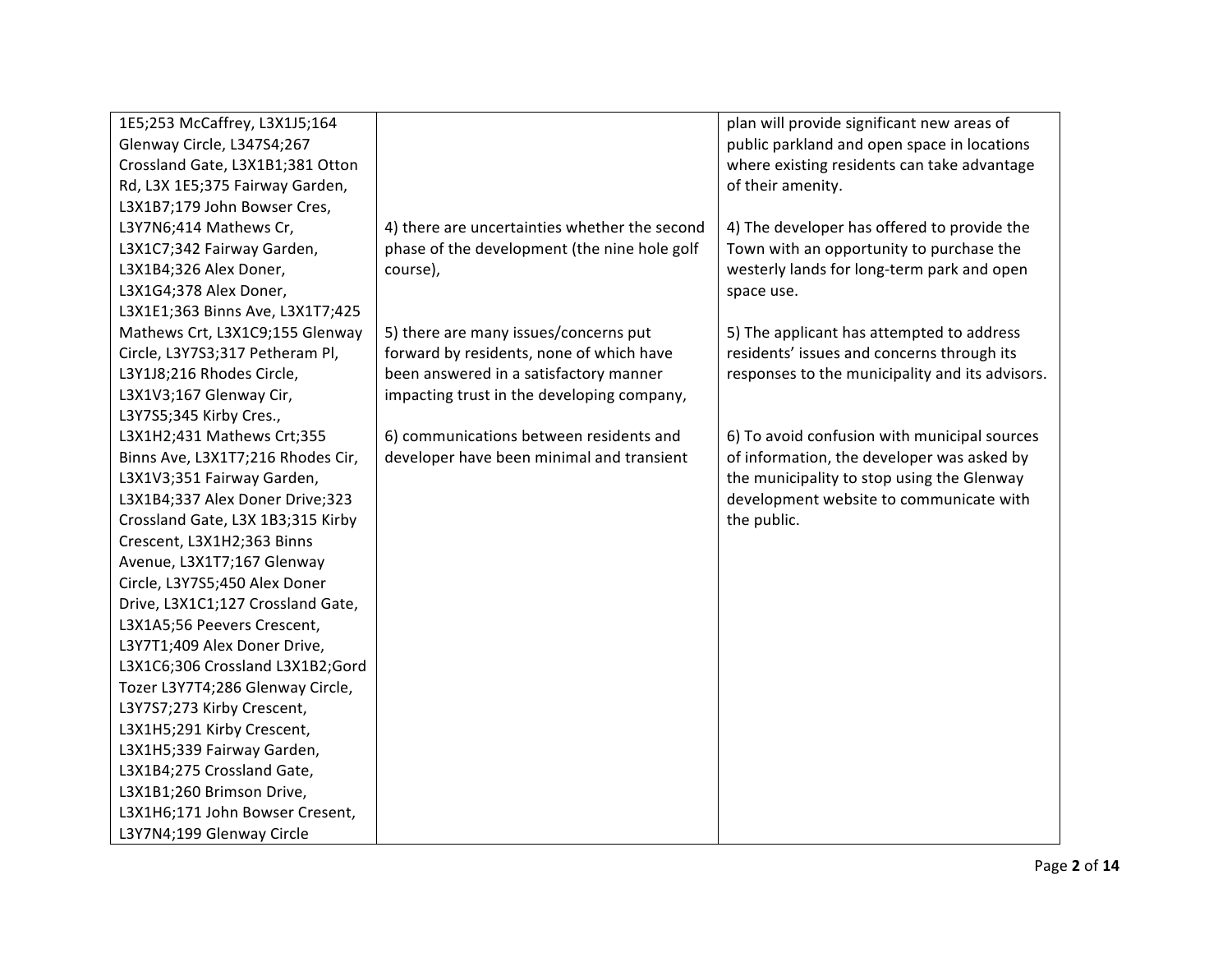| 419 Alex Doner Drive         | 7) development is not required to meet<br>growth targets,                                          | 7) (See #1).                                                                                                                                                                                                                                                                                                                                                                                                                           |
|------------------------------|----------------------------------------------------------------------------------------------------|----------------------------------------------------------------------------------------------------------------------------------------------------------------------------------------------------------------------------------------------------------------------------------------------------------------------------------------------------------------------------------------------------------------------------------------|
|                              | 8) social impacts on potential new school                                                          | 8) The York Region District School Board has<br>requested an elementary school site at Davis<br>Drive and Street "B". The Board will also<br>examine alternative sites north of Davis Drive.<br>Moreover, additional school facilities may be<br>provided as part of the Town's proposed<br>redevelopment of the Urban Centre lands.<br>The York Catholic District School Board has<br>not identified the need for an additional site. |
| 148 Brammar, L3Y7T3          | 9) concerned with impact on the schools with<br>the influx in children from new development        | 9) (See #8).                                                                                                                                                                                                                                                                                                                                                                                                                           |
|                              | 10) reduction of green space                                                                       | 10) The former golf course green space is<br>private open space and not public open space<br>or parkland. The proposed development will<br>provide substantial new areas of public green<br>space.                                                                                                                                                                                                                                     |
| 56 Peevers Crescent, L3Y7T1  | 11) development build out not factored into<br>Secondary Plan                                      | 11) We do not understand this comment.                                                                                                                                                                                                                                                                                                                                                                                                 |
| 450 Alex Doner Drive, L3X1C1 | 12) loss of Golf Course social implication                                                         | 12) The proposed new public parkland and<br>open space system will provide new<br>opportunities for social interaction.                                                                                                                                                                                                                                                                                                                |
| 328 Alex Doner Drive, L3X1G4 | 13) Town Official Plan and Zoning By-law<br>should not be amended to allow proposed<br>development | 13) (See #33 and 1).                                                                                                                                                                                                                                                                                                                                                                                                                   |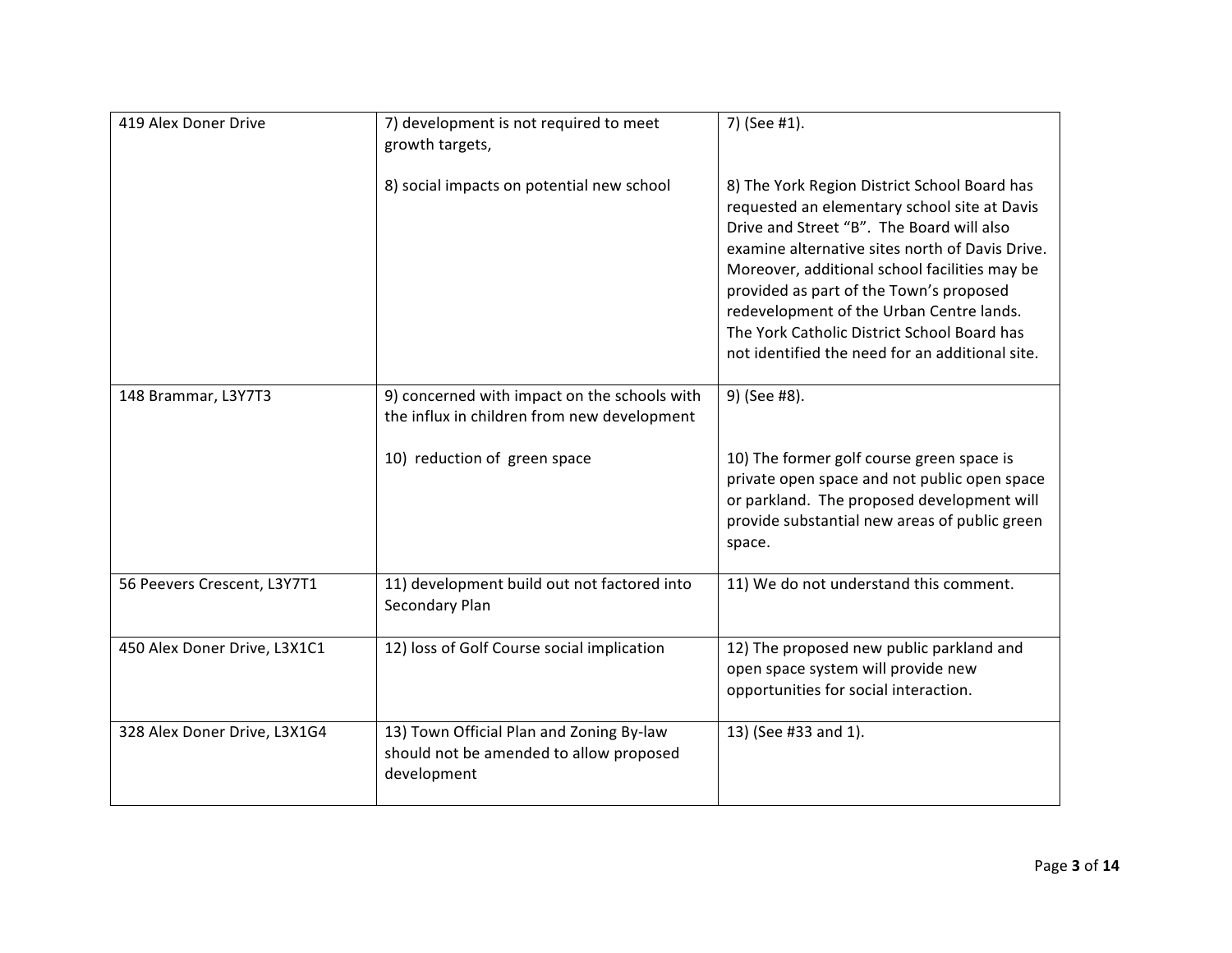| 115 Glenway Circle, L3Y7S3; 306<br>Crossland; 318 Crossland Gate,<br>L3X1B2; 415 Crossland Gate; 199<br>Glenway Circle, L3Y7S6; 95 Burling<br>Place; 147 Glenway Circle, L3Y7S3;<br>52 Peevers Crescent, L3Y7T1 | 14) loss of green space                                                     | 14) (See #10).                                                                                                                                                                                                                                                                     |
|-----------------------------------------------------------------------------------------------------------------------------------------------------------------------------------------------------------------|-----------------------------------------------------------------------------|------------------------------------------------------------------------------------------------------------------------------------------------------------------------------------------------------------------------------------------------------------------------------------|
| 207 John Bowser Crescent                                                                                                                                                                                        | 15) no buffer in proposed plan                                              | 15) Buffers are provided wherever higher<br>intensity development is proposed. Buffers<br>are not required where like uses are proposed<br>adjacent to existing residences.                                                                                                        |
|                                                                                                                                                                                                                 | 16) loss of privacy                                                         | 16) Where privacy was previously enjoyed<br>because of the existence of the private open<br>space associated with the former golf course,<br>this level of privacy may be changed, but in a<br>manner consistent with normal expectations<br>for urban-residential neighbourhoods. |
|                                                                                                                                                                                                                 | 17) loss of green space                                                     | 17) (See #10).                                                                                                                                                                                                                                                                     |
|                                                                                                                                                                                                                 | 18) loss sense of community                                                 | 18) The proposed development will provide<br>new areas for public parks and trails which will<br>help connect the community and provide new<br>opportunities for developing a shared sense of<br>community.                                                                        |
| 318 Alex Doner Drive, L3X 1G4                                                                                                                                                                                   | 19) Growth target can be met without<br>Glenway                             | 19) (See #1).                                                                                                                                                                                                                                                                      |
|                                                                                                                                                                                                                 | 20) reduction of green space which is needed<br>for present and future pop. | 20) Public park and open space areas provided<br>by the development will better provide for the<br>recreation needs of existing residents and the<br>future population, not only from the<br>Marianneville development but, significantly,                                         |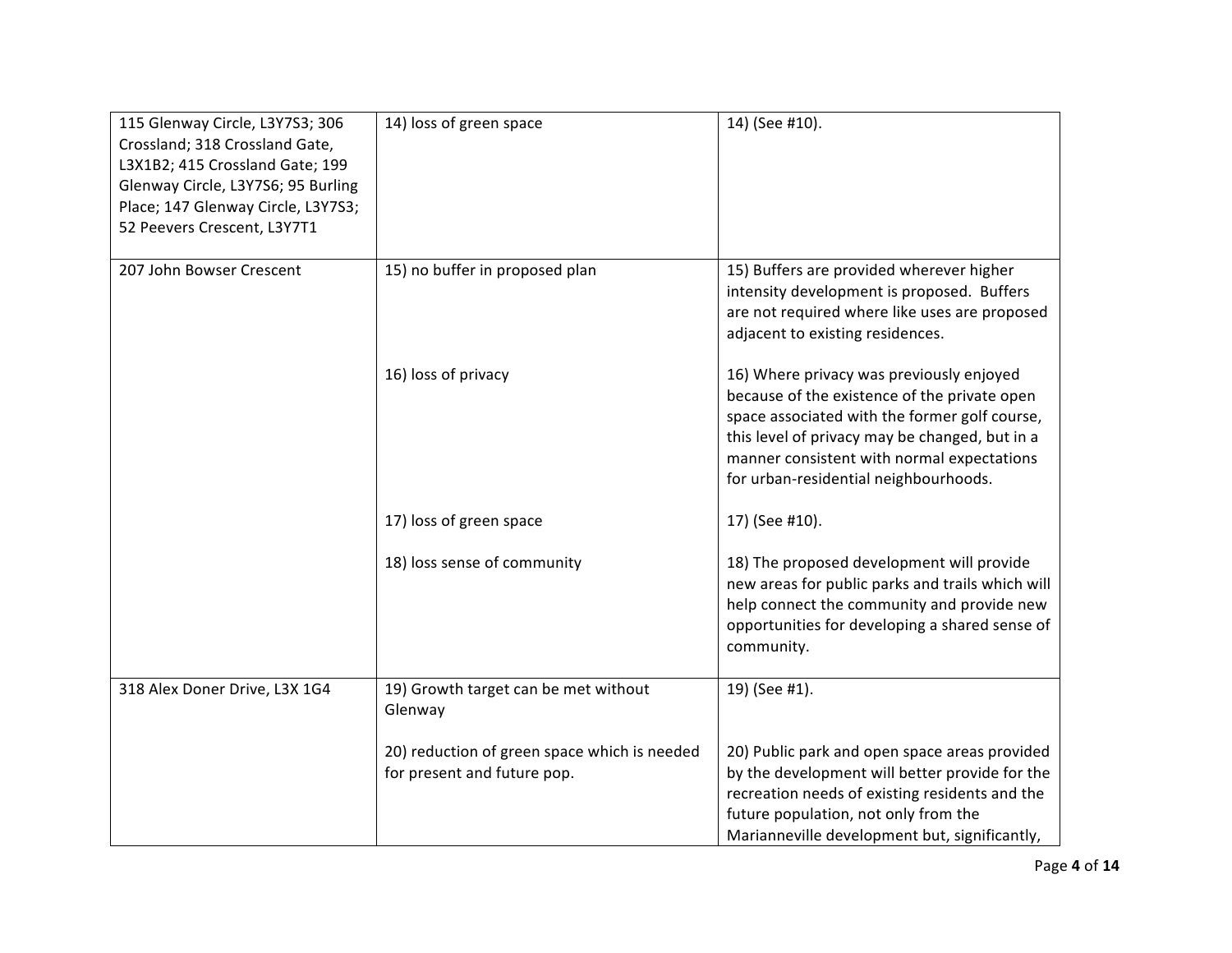|                               | 21) high rise apartments, high density town<br>houses, commercial area destroy existing<br>mature neighbourhood,<br>22) use of existing services (water, hydro, | from the increased residential and<br>employment population of the Urban Centre<br>areas to the north and east. (See also #10).<br>21) Higher intensity uses are all located and<br>designed to have the least possible impact on<br>the existing neighbourhood. (see also #49).<br>22) The Provincial Policy Statement (PPS)                                      |
|-------------------------------|-----------------------------------------------------------------------------------------------------------------------------------------------------------------|--------------------------------------------------------------------------------------------------------------------------------------------------------------------------------------------------------------------------------------------------------------------------------------------------------------------------------------------------------------------|
|                               | roads, schools, parks and rec) create burden<br>on existing residents                                                                                           | directs municipalities to promote<br>intensification which can efficiently use<br>existing infrastructure and public service<br>facilities. Moreover, the proposed<br>development will enhance the provision of<br>certain facilities (public parks, trails and open<br>space) for existing residents, and will provide<br>an optional site for school facilities. |
| 211 John Bowser Crescent      | 23) loss of community feeling and lifestyle                                                                                                                     | 23) (See #18 and 12).                                                                                                                                                                                                                                                                                                                                              |
|                               | 24) loss of privacy - no buffer                                                                                                                                 | 24) (See #15).                                                                                                                                                                                                                                                                                                                                                     |
| 56 Peevers Crescent, L3Y7T11) | 25) parts of Glenway are located within the<br>Oak Ridges Moraine                                                                                               | 25) Parts of the former golf course and parts<br>of the existing Glenway residential area are<br>located within the Oak Ridges Moraine. The<br>Marianneville applications for Official Plan<br>Amendment, Zoning Bylaw Amendment and<br>Plan of Subdivision are not within the<br>Moraine.                                                                         |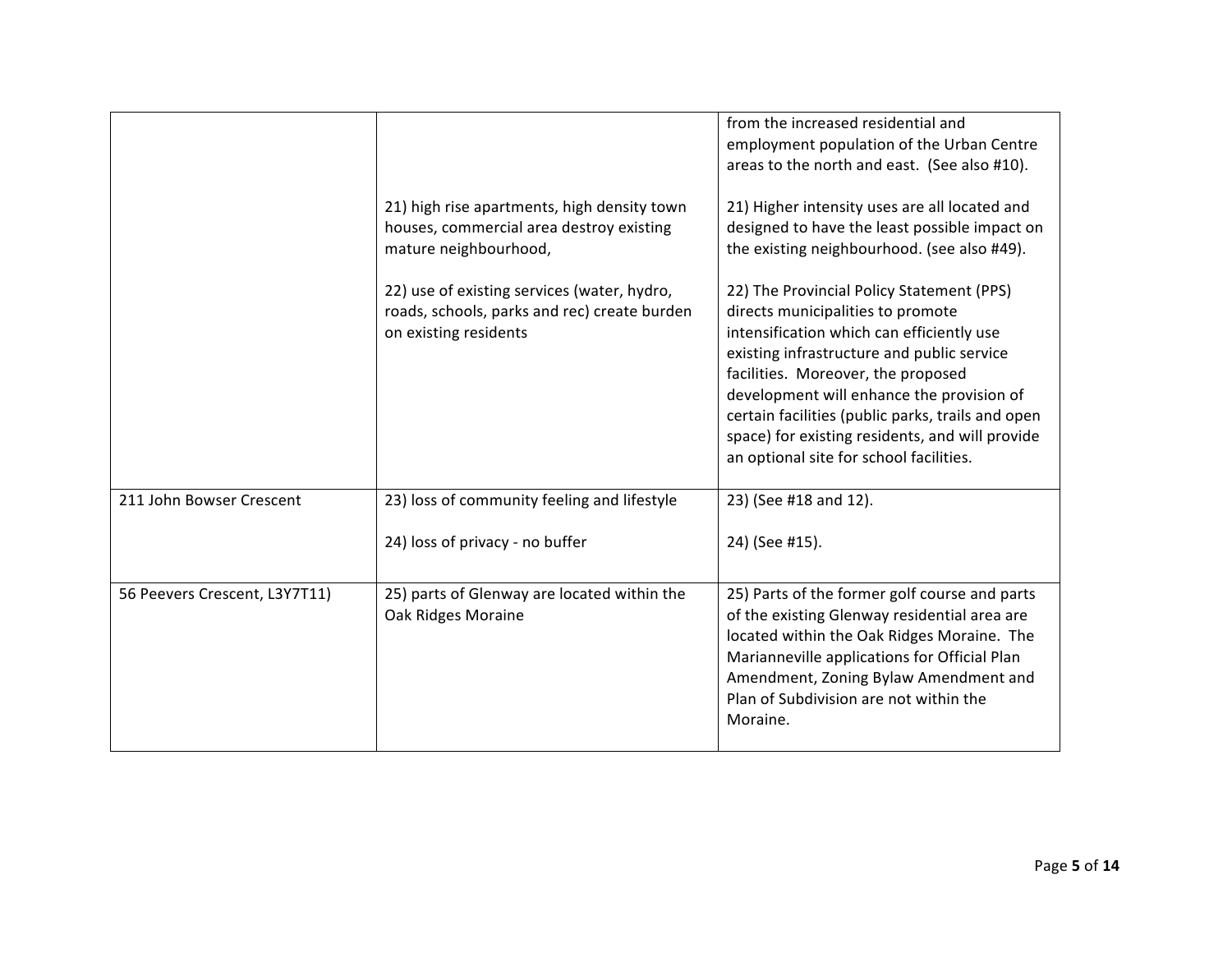| 56 Peevers Crescent, L3Y7T11)<br>(continued) | 26) Town requires affordable housing - does<br>this development provide affordable housing | 26) The proposed apartment and condo<br>townhouse units provide housing options that<br>are more affordable than the Town's<br>predominant single-detached dwellings.                                                                                                                                                                                                                |
|----------------------------------------------|--------------------------------------------------------------------------------------------|--------------------------------------------------------------------------------------------------------------------------------------------------------------------------------------------------------------------------------------------------------------------------------------------------------------------------------------------------------------------------------------|
|                                              | 27) can the hospitals/EMS/health care sector<br>accommodate this growth                    | 27) The Town is planning for considerably<br>more growth than is proposed in these<br>applications. We have not been advised that<br>health care services will be inadequate to<br>meet the modest increases in demand from<br>the Marianneville proposal.                                                                                                                           |
| 483 Alex Doner Drive                         | 28) loss of green space impacting quality of<br>life                                       | 28) (See #10 and #20).                                                                                                                                                                                                                                                                                                                                                               |
| 391 Binns Avenue, L3X1T7                     | 29) commitment to golf course unclear                                                      | 29) (See #4).                                                                                                                                                                                                                                                                                                                                                                        |
| 352 Crossland Gate, L3X1B3                   | 30) negative impact on quality of life,                                                    | 30) (See #10, 12, 16, 18, 20 and 23).                                                                                                                                                                                                                                                                                                                                                |
|                                              | 31) removal of green space,                                                                | 31) (See #10 and #20).                                                                                                                                                                                                                                                                                                                                                               |
|                                              | 32) new schools will needed to be built to<br>accommodate growth,                          | 32) (See #8).                                                                                                                                                                                                                                                                                                                                                                        |
|                                              | 33) no builder should be able to amend the<br>Town's "Growth Act"                          | 33) The Town does not have a "Growth Act".<br>The province has legislation and policies<br>(Provincial Policy Statement and the Growth<br>Plan for the Greater Golden Horseshoe<br>"Places to Grow") which direct growth to<br>urban growth centres such as Newmarket, and<br>which require opportunities for intensification<br>and redevelopment to be identified and<br>promoted. |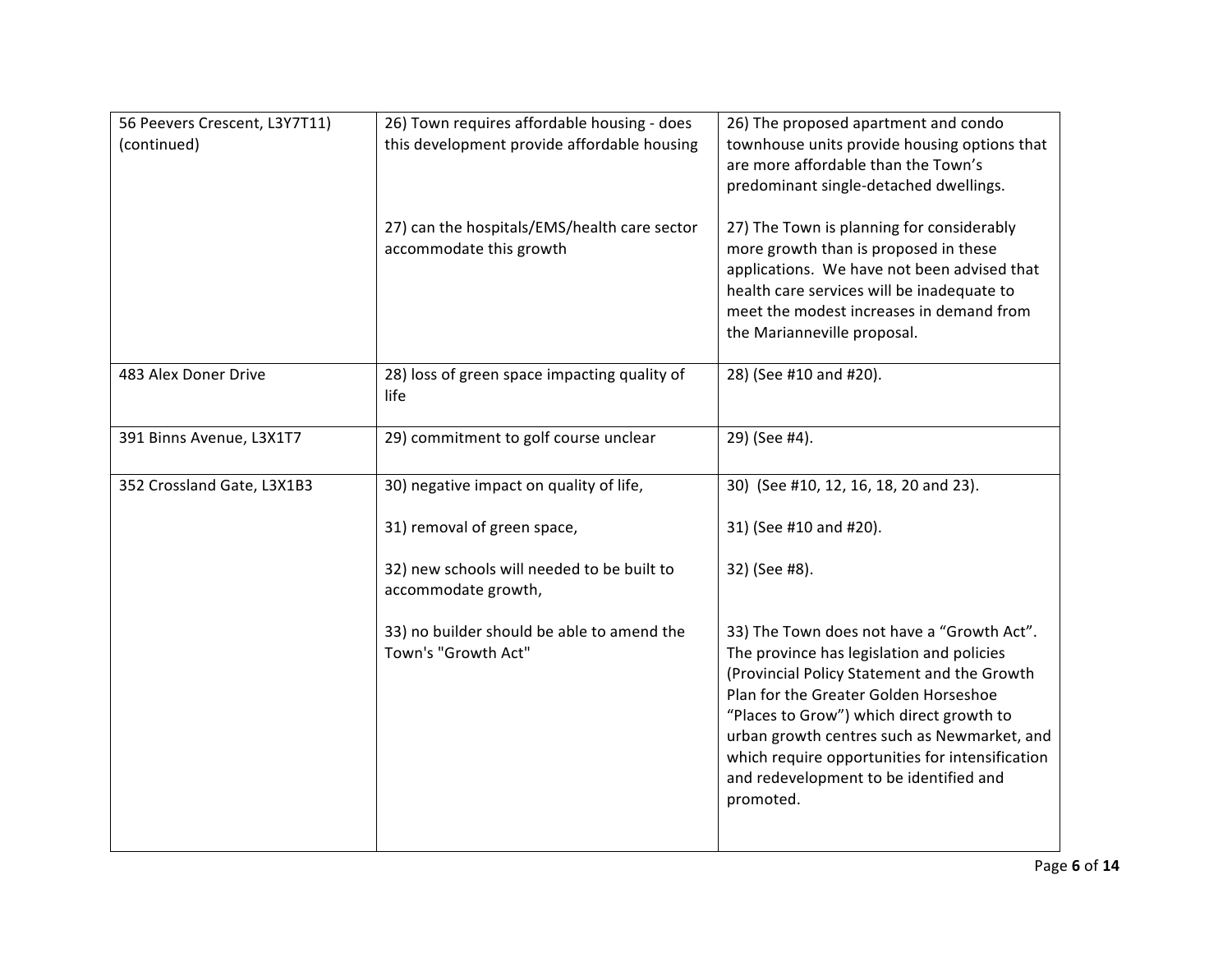|                            | 33) cont'd                                                                                 | The York Region Official Plan carries forward<br>the policy requirement to promote infill and<br>redevelopment and sets minimum targets for<br>residential development to occur within the<br>built-up area of municipalities.<br>The Town of Newmarket has a local Official<br>Plan which currently designates the<br>Marianneville lands as "Parks and Open<br>Space" based on their former golf course use.<br>However, the Town cannot refuse to accept<br>applications for a change of land use<br>designation within the urban settlement.<br>Moreover, when it considers applications such<br>as these, it must make a decision which is<br>consistent with the provincial policies (as are<br>the Marianneville applications) and in<br>conformity with the York Region Official Plan<br>(again, as is the case with the Marianneville<br>proposals). |
|----------------------------|--------------------------------------------------------------------------------------------|---------------------------------------------------------------------------------------------------------------------------------------------------------------------------------------------------------------------------------------------------------------------------------------------------------------------------------------------------------------------------------------------------------------------------------------------------------------------------------------------------------------------------------------------------------------------------------------------------------------------------------------------------------------------------------------------------------------------------------------------------------------------------------------------------------------------------------------------------------------|
| 410 Borland Court, L3X1E4  | 34) development not needed to meet Town's<br>growth requirements,                          | 34) (See #1 and 33).                                                                                                                                                                                                                                                                                                                                                                                                                                                                                                                                                                                                                                                                                                                                                                                                                                          |
|                            | 35) quality of life will be negatively impacted                                            | 35) (See #10, 12, 16, 18, 20 and 23).                                                                                                                                                                                                                                                                                                                                                                                                                                                                                                                                                                                                                                                                                                                                                                                                                         |
| 427 Mathews Court          | 36) no justification from a planning<br>perspective for any development to take place      | 36) A Planning Justification Report was<br>submitted with the applications. Sections 5<br>and 6 of the Report are particularly helpful in<br>examining the reasons for development from<br>a planning perspective. (See also #1 and 33).                                                                                                                                                                                                                                                                                                                                                                                                                                                                                                                                                                                                                      |
| 207 Glenway Circle, L3Y7S6 | 37) development does not conform to the<br>Town's Official Plan's designation of the lands | 37) (See #33).                                                                                                                                                                                                                                                                                                                                                                                                                                                                                                                                                                                                                                                                                                                                                                                                                                                |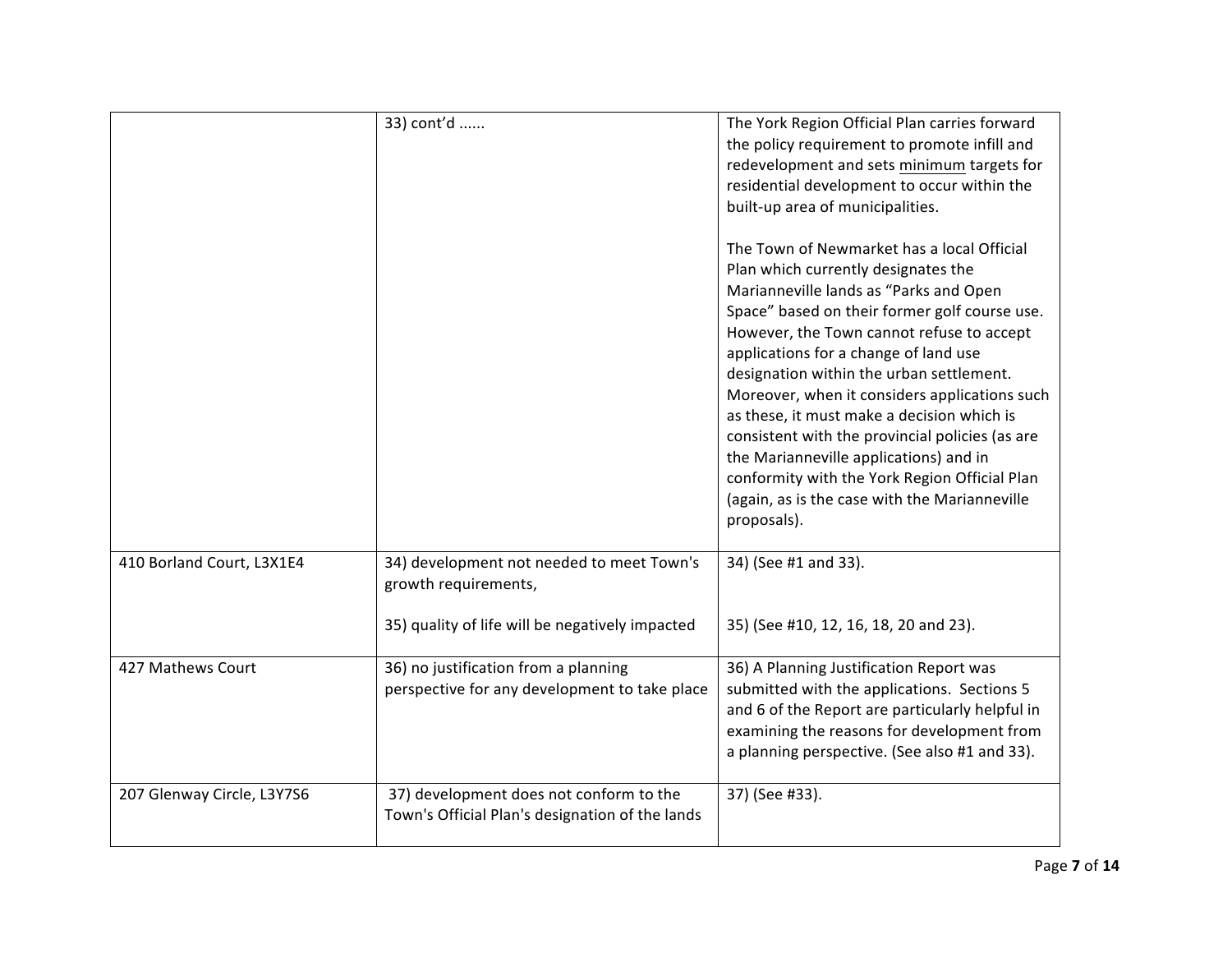| 315 John Bowser Crescent, L3Y7P3 | 38) development does not conform with<br>Town's Official Plan designation as Open<br>Space,                         | 38) (See #33).                                                                                                                                                                                                                                                                        |
|----------------------------------|---------------------------------------------------------------------------------------------------------------------|---------------------------------------------------------------------------------------------------------------------------------------------------------------------------------------------------------------------------------------------------------------------------------------|
|                                  | 39) Town's growth targets can be achieved<br>without this development,                                              | 39) (See #1 and 33).                                                                                                                                                                                                                                                                  |
|                                  | 40) application did not provide information on<br>setbacks separating housing for Blocks 169<br>and 170             | 40) To ensure similar conditions as apply to<br>adjacent dwellings, the same 7.5m rear yard<br>requirement is proposed for these blocks.                                                                                                                                              |
| 275 Crossland Gate, L3X1B1       | 41) housing density proposed is poorly<br>conceived and will lead to increase in the need<br>for additional schools | 41) (See #8).                                                                                                                                                                                                                                                                         |
| 367 Otton Road, L3X1E5           | 42) development is in opposition to Official<br>Plan's designation of the area,                                     | 42) (See #33).                                                                                                                                                                                                                                                                        |
|                                  | 43) loss of parkland,                                                                                               | 43) (See #10, 18 and 20).                                                                                                                                                                                                                                                             |
|                                  | 44) development on the Moraine is not<br>allowed,                                                                   | 44) (See #25).                                                                                                                                                                                                                                                                        |
|                                  | 45) the development is not required to meet<br>the Town's growth targets,                                           | 45) (See #1 and 33).                                                                                                                                                                                                                                                                  |
|                                  | 46) premium was paid to live near green space                                                                       | 46) Premiums paid did not warranty the long-<br>term retention of private open space for the<br>benefit of adjacent homeowners.<br>Nevertheless, the Marianneville proposal<br>allocates nearly 23% of the subdivision lands<br>for public parks, open space and stormwater<br>ponds. |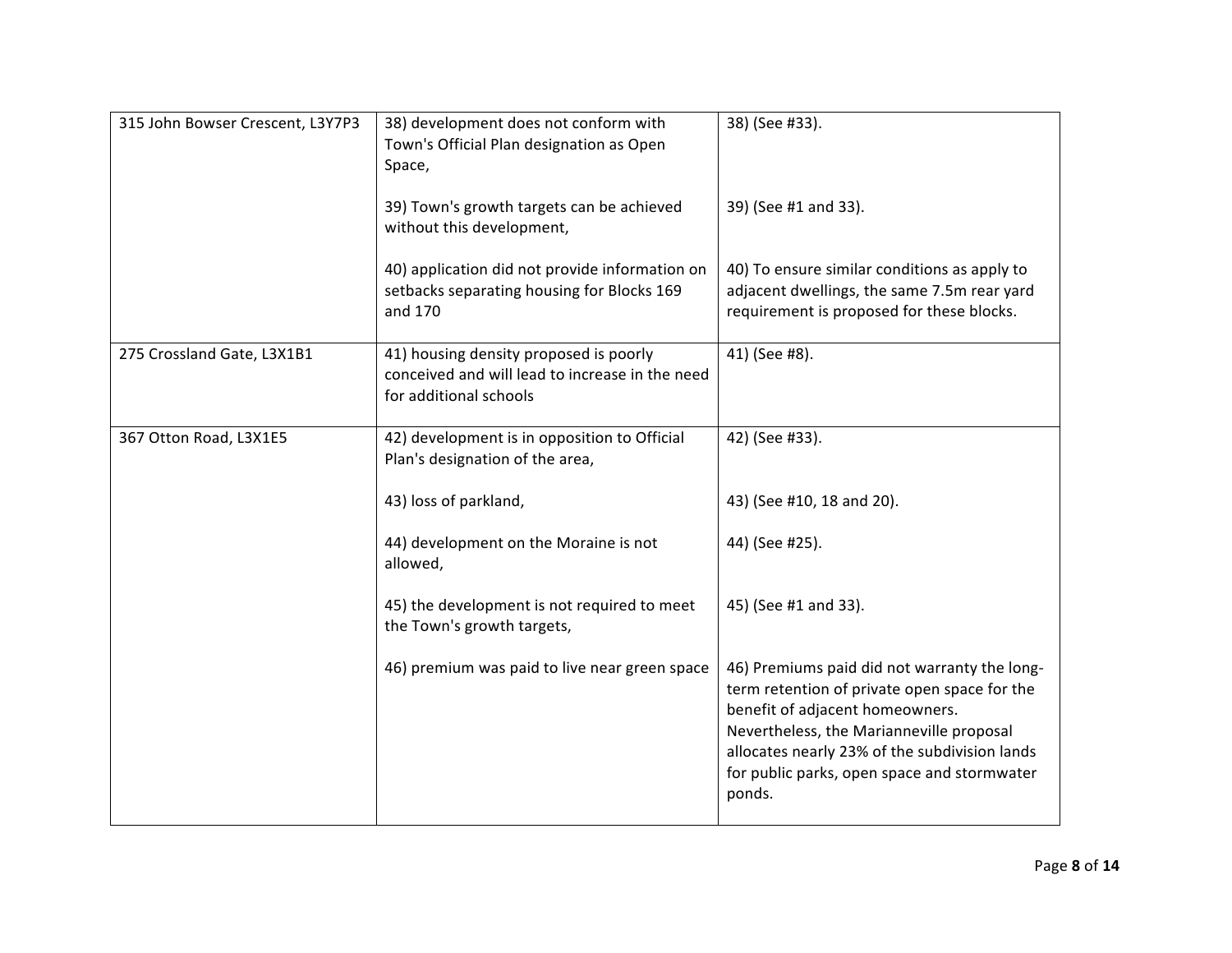| 151 Glenway Circle         | 47) development is in opposition to Official<br>Plan's designation of the area,   | 47) (See #33 and 91).                                                                                                                                                                                                                                                                                                                                                                                                                                                                                                                                                                                                                                                      |
|----------------------------|-----------------------------------------------------------------------------------|----------------------------------------------------------------------------------------------------------------------------------------------------------------------------------------------------------------------------------------------------------------------------------------------------------------------------------------------------------------------------------------------------------------------------------------------------------------------------------------------------------------------------------------------------------------------------------------------------------------------------------------------------------------------------|
|                            | 48) loss of parkland without adequate<br>compensation                             | 48) (See #46, 10, 18 and 20).                                                                                                                                                                                                                                                                                                                                                                                                                                                                                                                                                                                                                                              |
| 358 Otton Road, L3X1G2     | 49) negative impact to neighbourhood<br>character                                 | 49) The Marianneville plan of subdivision is<br>designed to maintain and enhance the<br>character of the neighbourhood. The largest<br>areas of the plan are devoted to reinforcing<br>the predominant single-detached dwelling<br>character of the area; the next largest<br>component will reinforce and enhance the<br>open space amenity. Smaller components,<br>near Davis Drive will provide a wider range of<br>housing opportunities and small commercial<br>uses. The majority of new residential units,<br>and the commercial block, will have their<br>traffic movements directed or restricted to<br>Davis Drive, away from the existing residential<br>areas. |
| 346 Otton Rd, L3X 1G1      | 50) proposal is contrary to OP,                                                   | 50) (See #33 and 91).                                                                                                                                                                                                                                                                                                                                                                                                                                                                                                                                                                                                                                                      |
|                            | 51) Town is already underserved per capita in<br>green space                      | 51) (See #10, 18 and 20).                                                                                                                                                                                                                                                                                                                                                                                                                                                                                                                                                                                                                                                  |
| 176 John Bowser Cr, L3Y7N5 | 52) proposal is contrary to by-law and OP<br>which protect green space in Glenway | 52) (See #33 and 91).                                                                                                                                                                                                                                                                                                                                                                                                                                                                                                                                                                                                                                                      |
| 351 Kirby Cres., L3X1G8    | 53) What is the maximum number of units in<br>the development?                    | 53) The current proposal has a total of 730<br>dwelling units. The actual number of units<br>built may vary slightly based on the final<br>design of the multi-family residential blocks.                                                                                                                                                                                                                                                                                                                                                                                                                                                                                  |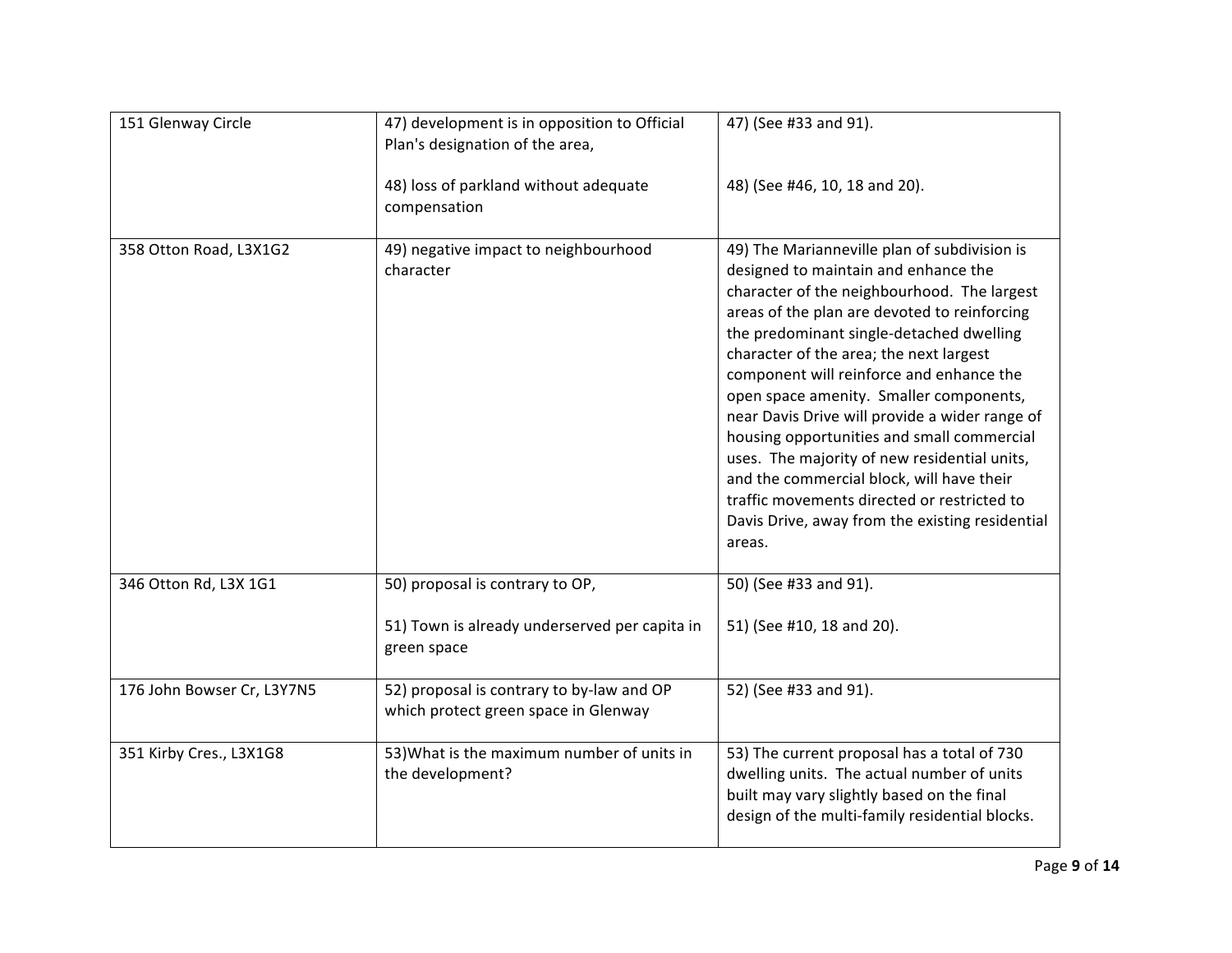| 358 Otton Road, L3X1G2     | 54) negative impact to neighbourhood<br>character                                                                                                                                                                                                                                                                                                                                                                          | 54) (See #49 and 21).                                                                                                                                                                                                               |
|----------------------------|----------------------------------------------------------------------------------------------------------------------------------------------------------------------------------------------------------------------------------------------------------------------------------------------------------------------------------------------------------------------------------------------------------------------------|-------------------------------------------------------------------------------------------------------------------------------------------------------------------------------------------------------------------------------------|
| 346 Otton Rd, L3X 1G1      | 55) proposal is contrary to OP,                                                                                                                                                                                                                                                                                                                                                                                            | 55) (See #33 and 91).                                                                                                                                                                                                               |
|                            | 56) Town is already underserved per capita in<br>green space                                                                                                                                                                                                                                                                                                                                                               | 56) (See #10, 18 and 20).                                                                                                                                                                                                           |
| 176 John Bowser Cr, L3Y7N5 | 57) proposal is contrary to by-law and OP<br>which protect green space in Glenway                                                                                                                                                                                                                                                                                                                                          | 57) (See #33 and 91).                                                                                                                                                                                                               |
| 351 Binns Ave, L3X1T7      | 58) Planning Act fails to recognize the issue of<br>compensation in this type of development<br>application. Residents should have right to<br>compensation and proper hearing;<br>Newmarket dismissed a request from the<br>community to have oversight on the planning<br>application which is a failure of the Planning<br>Act; Town of Newmarket has not been<br>transparent with the public about this<br>application | 58) This comment is a statement about the<br>Planning Act, and is beyond the scope of the<br>Marianneville applications.                                                                                                            |
| 200 Crossland Gate, L3X1A6 | 59) Homes proposed are not keeping with the<br>homes in the community (single family vs<br>townhomes, semi, apts.),<br>60) safety of homes being built so close to the<br>hydro towers.                                                                                                                                                                                                                                    | 59) (See #49 and 62).<br>60) All proposed homes meet the separation<br>standards from hydro towers and<br>transmission lines. They will have separation<br>equal to or greater than abutting existing<br>homes on Alex Doner Drive. |
| 411 Borland Court, L3X1E4  | 61) "it is contrary to the existing plan for<br>newmarket"                                                                                                                                                                                                                                                                                                                                                                 | 61) (See #33).                                                                                                                                                                                                                      |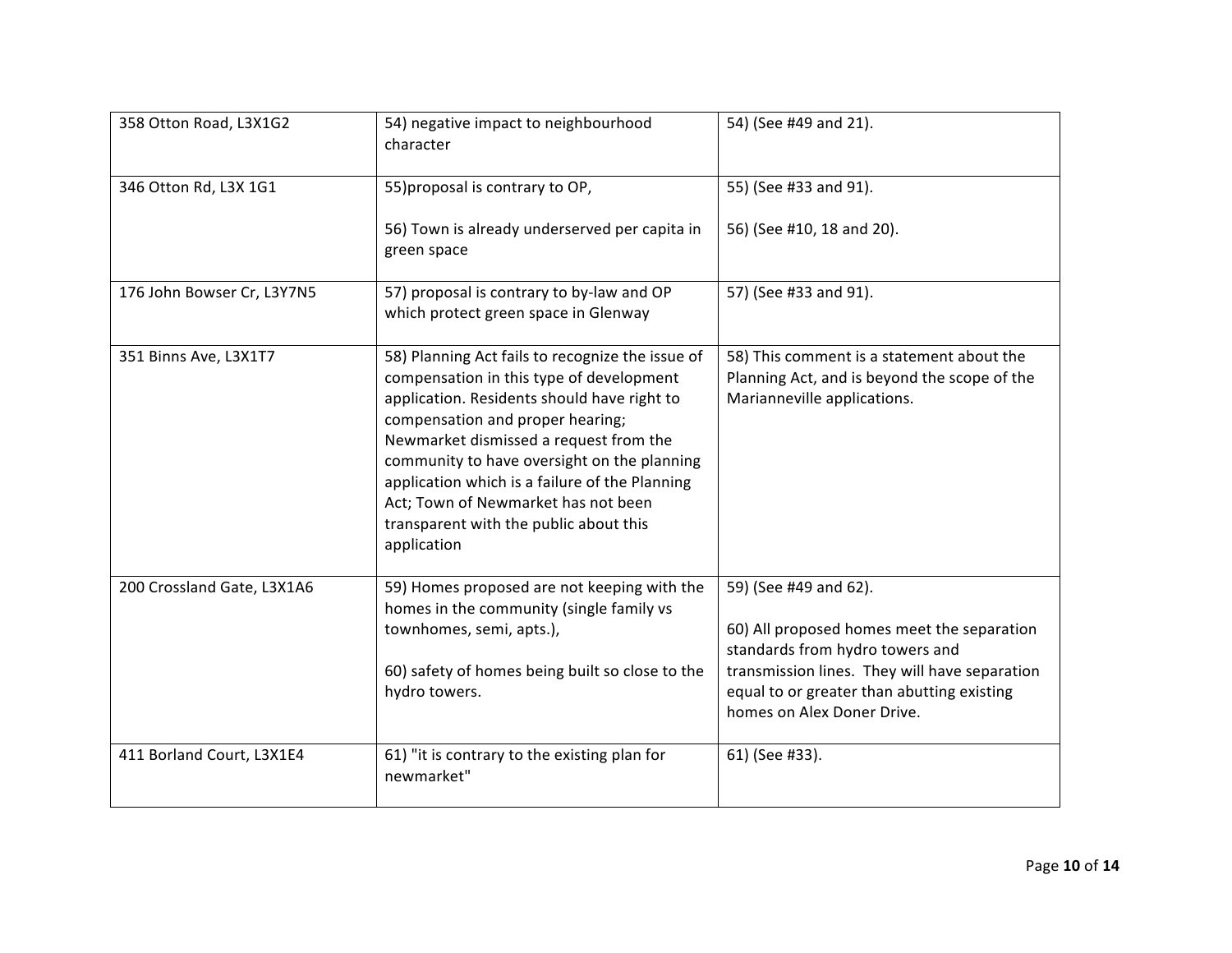| 343 Fairway Garden, L3X1B4; 328<br>Crossland Gate, L31B2 (2 letters) | 62) Intensity of dev't,                      | 62) The general approach of the proposed<br>plan is to introduce like forms of housing<br>adjacent to existing development. Where<br>more intensive forms of housing are<br>proposed, they are separated from existing<br>housing by substantial landscaped buffers.<br>(See also #49).                        |
|----------------------------------------------------------------------|----------------------------------------------|----------------------------------------------------------------------------------------------------------------------------------------------------------------------------------------------------------------------------------------------------------------------------------------------------------------|
|                                                                      | 63) backyard view ruined                     | 63) (See #16 and 46).                                                                                                                                                                                                                                                                                          |
| 477 Alex Doner Drive (2 letters)                                     | 64) concerned about strain on local schools, | 64) (See #8),                                                                                                                                                                                                                                                                                                  |
|                                                                      | 65) did not use the input from residents     | 65) Some changes to the proposal (e.g. lots on<br>Alex Doner Drive, lots on Street 'A') were<br>made in direct response to resident comments<br>on the preliminary concept. Further changes<br>have been made in response to the Town's<br>comments, several of which parallel<br>comments made by the public. |
| 335 Fairway Garden, L3X1B4                                           | 66) strain on local schools                  | 66) (See #8).                                                                                                                                                                                                                                                                                                  |
| 352 Crossland Gate, L3X1B3                                           | 67) ruin their view of the golf course,      | 67) (See #16 and 46).                                                                                                                                                                                                                                                                                          |
|                                                                      | 68) strain on schools,                       | 68) (See #8).                                                                                                                                                                                                                                                                                                  |
|                                                                      | 69) not enough input from residents          | 69) The planning approvals process for the<br>Marianneville proposal has had an exceptional<br>number and range of opportunities for<br>residents' input. (See also #65).                                                                                                                                      |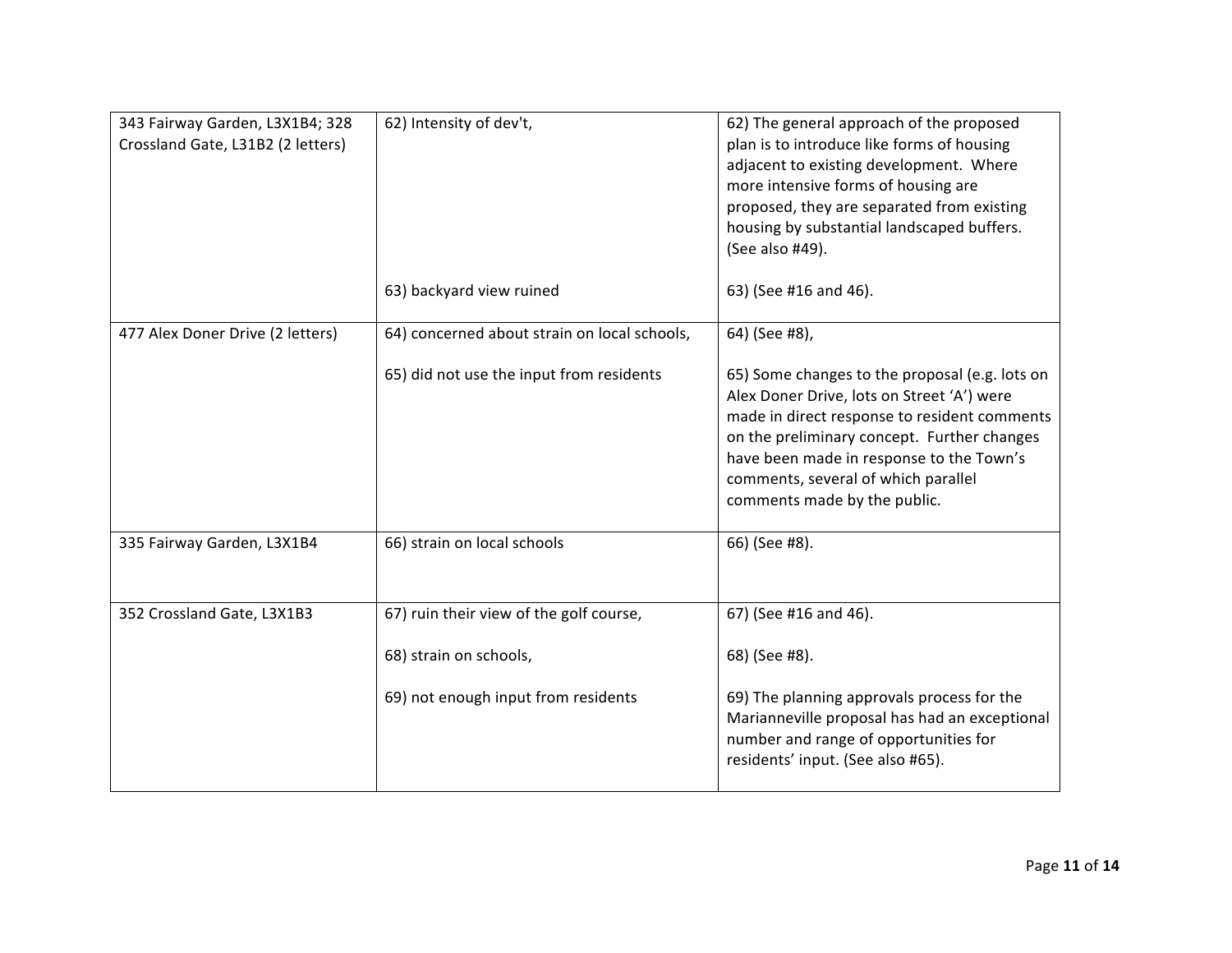| 470 Alex Doner Drive, L3X1C2 | 70) Intensity of dev't                                                          | 70) (See #62 and 49).                                                                                                                                                                                                                                                                                                                                                                                                                     |
|------------------------------|---------------------------------------------------------------------------------|-------------------------------------------------------------------------------------------------------------------------------------------------------------------------------------------------------------------------------------------------------------------------------------------------------------------------------------------------------------------------------------------------------------------------------------------|
|                              | 71) rezoning of 'open space'                                                    | 71) (See #10, 18 and 20).                                                                                                                                                                                                                                                                                                                                                                                                                 |
| 339 Kirby Crescent, L3X1H2   | 72) opposed to any form of residential or<br>commercial dev't in Glenway,       | 72) Statement of opposition. No response.                                                                                                                                                                                                                                                                                                                                                                                                 |
|                              | 73) existing schools do not have the capacity<br>required to absorb this dev't  | 73) (See #8).                                                                                                                                                                                                                                                                                                                                                                                                                             |
|                              | 74) wants area to remain greenspace                                             | 74) (See #10, 18 and 20).                                                                                                                                                                                                                                                                                                                                                                                                                 |
| Not available                | 75) not enough consideration has been given<br>to the impact on school capacity | 75) (See #8).                                                                                                                                                                                                                                                                                                                                                                                                                             |
| 52 Peevers Crescent, L3Y7T1  | 76) density targets have already been met by<br>the Town                        | 76) (See #1 and 33).                                                                                                                                                                                                                                                                                                                                                                                                                      |
| 147 Glenway Circle, L3Y7S3   | 77) concerned with school capacity as a result<br>of development                | 77) (See #8).                                                                                                                                                                                                                                                                                                                                                                                                                             |
| 312 Crossland Gate, L3X1B2   | 78) growth targets are already being met,                                       | 78) (See #1).                                                                                                                                                                                                                                                                                                                                                                                                                             |
|                              | 79) goes beyond a typical infill dev't,                                         | 79) Because of the long, extended stretches of<br>land (formerly fairways) involved in this<br>application, this is an unique infill<br>development. It is also noteworthy that the<br>largest areas are being devoted to Low-<br>density residential development similar to<br>existing development densities. It is typical<br>for large infill proposals to develop at<br>densities higher than their surroundings. (See<br>also #49). |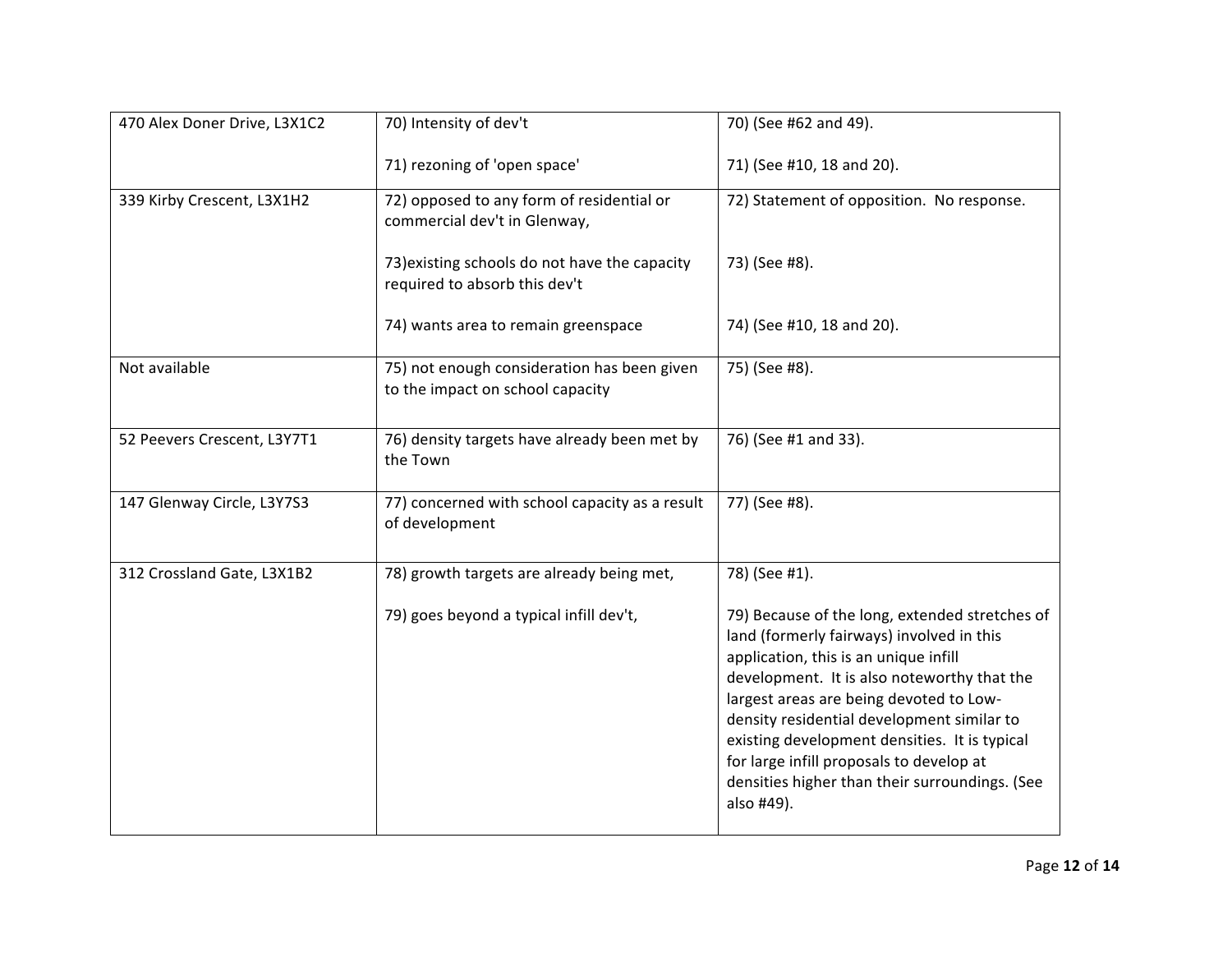|                            | 80) goes way beyond what is allowable under<br>the Official Plan                                                                                                                                                                        | 80) (See #33).                                                                                                                                                                                                                                                                                                                                                                                                                       |
|----------------------------|-----------------------------------------------------------------------------------------------------------------------------------------------------------------------------------------------------------------------------------------|--------------------------------------------------------------------------------------------------------------------------------------------------------------------------------------------------------------------------------------------------------------------------------------------------------------------------------------------------------------------------------------------------------------------------------------|
| John Bower Crescent        | 81) ruins the view of the golf course in their<br>back yard,                                                                                                                                                                            | 81) (See #16 and 46).                                                                                                                                                                                                                                                                                                                                                                                                                |
|                            | 82) concerned about what the intensification<br>will do to the 'peaceful community'                                                                                                                                                     | 82) (See #49).                                                                                                                                                                                                                                                                                                                                                                                                                       |
| 319 Kirby Crescent, L3X1H2 | 83) does not support any "new subdivisions"                                                                                                                                                                                             | 83) Statement of opposition. No response.                                                                                                                                                                                                                                                                                                                                                                                            |
| 419 Binns Avenue, L3X1T7   | 84) recommends reducing the # of<br>townhouses and replacing them with one<br>additional condo tower,                                                                                                                                   | 84) The Marianneville plan seeks to provide<br>for a balanced range of housing opportunities<br>including apartments, townhousing and<br>singles. The one block allocated for<br>apartment development is the best suited for<br>this use, being immediately adjacent to the<br>GO Bus Terminal. Replacing townhousing with<br>apartments would be less desirable from both<br>a housing diversity, and a locational<br>perspective. |
|                            | 85) the # of townhouses offered is extensive -<br>consideration should be given to 'executive<br>townhouses' with high quality design to better<br>fit the neighbourhood,                                                               | 85) The proposed condo townhouse units will<br>have a high quality of design which will be an<br>asset to the community.                                                                                                                                                                                                                                                                                                             |
|                            | 86) all proposed single-detached dwellings<br>should be given consideration with respect to<br>quality building materials and overall housing<br>design as lower standard of materials will<br>detract from the existing neighbourhood, | 86) In general, the quality of housing design<br>and materials will reflect the high standards of<br>the community.                                                                                                                                                                                                                                                                                                                  |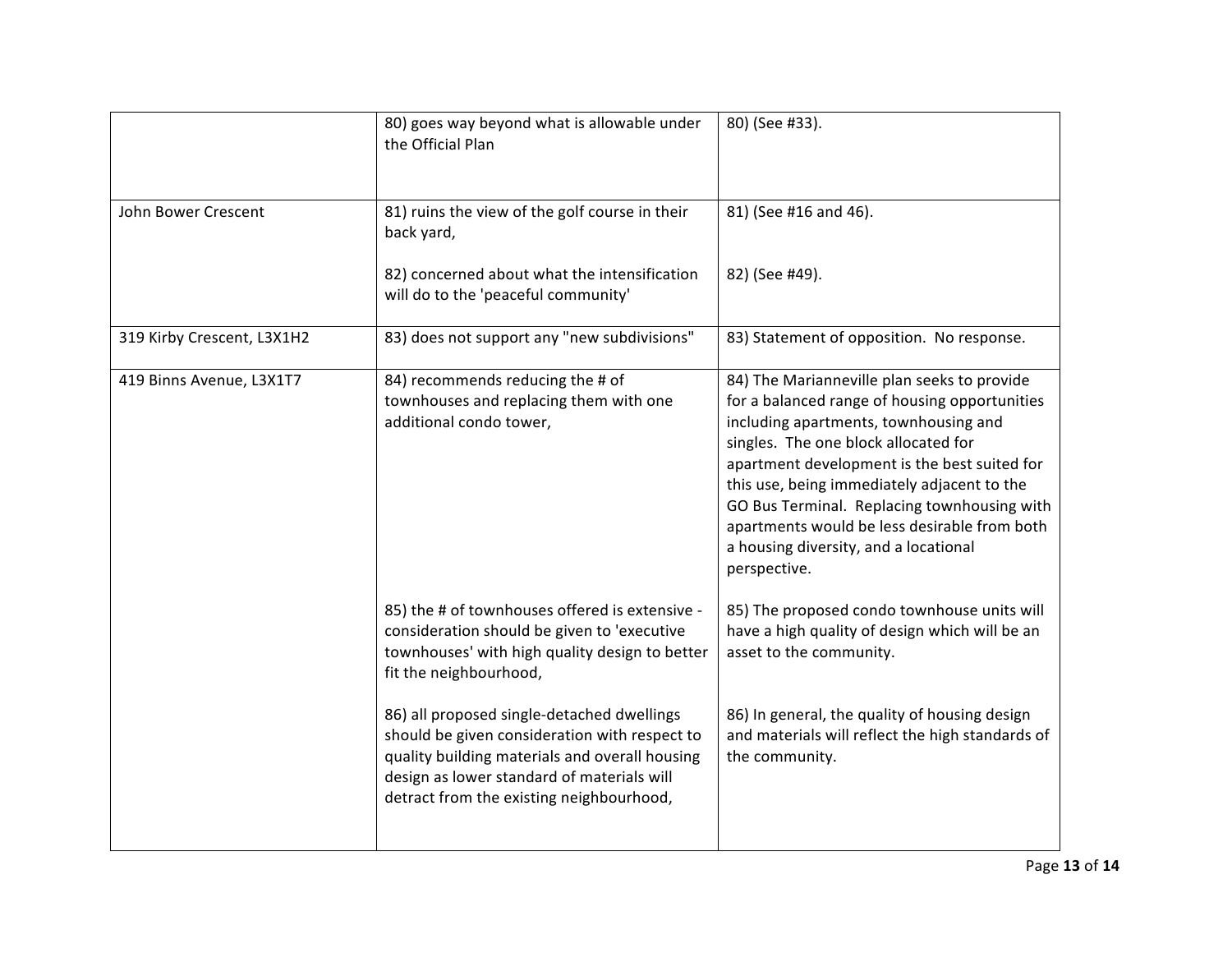|                        | 87) there is a lack of satisfactory pedestrian<br>connectivity which leaves some areas isolated,                                  | 87) The revised Marianneville plans will<br>increase pedestrian connectivity, not only for<br>residents of the development, but also for<br>existing residents.                         |
|------------------------|-----------------------------------------------------------------------------------------------------------------------------------|-----------------------------------------------------------------------------------------------------------------------------------------------------------------------------------------|
|                        | 88) does not see a need for the requested<br>elementary school as a nearby school is<br>currently under-enrolled                  | 88) (See #8).                                                                                                                                                                           |
| 368 Kirby Crescent     | 89) feel that the dev't of apartment and<br>condominium dwellings will increase the<br>density in the area to unacceptable levels | 89) (See #49). Density, of itself, does not<br>create unacceptable conditions.                                                                                                          |
| Gorham St              | 90) heritage land must be preserved                                                                                               | 90) The Marianneville lands proposed for<br>development include no heritage buildings or<br>landscapes. Nor do they include any natural<br>heritage features.                           |
| 212 Brammar St, L3Y7S9 | 91) town's OP preserves the green space in<br>Newmarket                                                                           | 91) The Town's Official Plan reflects the<br>formerly existing golf course, but does not<br>have a planning basis for maintaining these<br>private lands as open space. (See also #33). |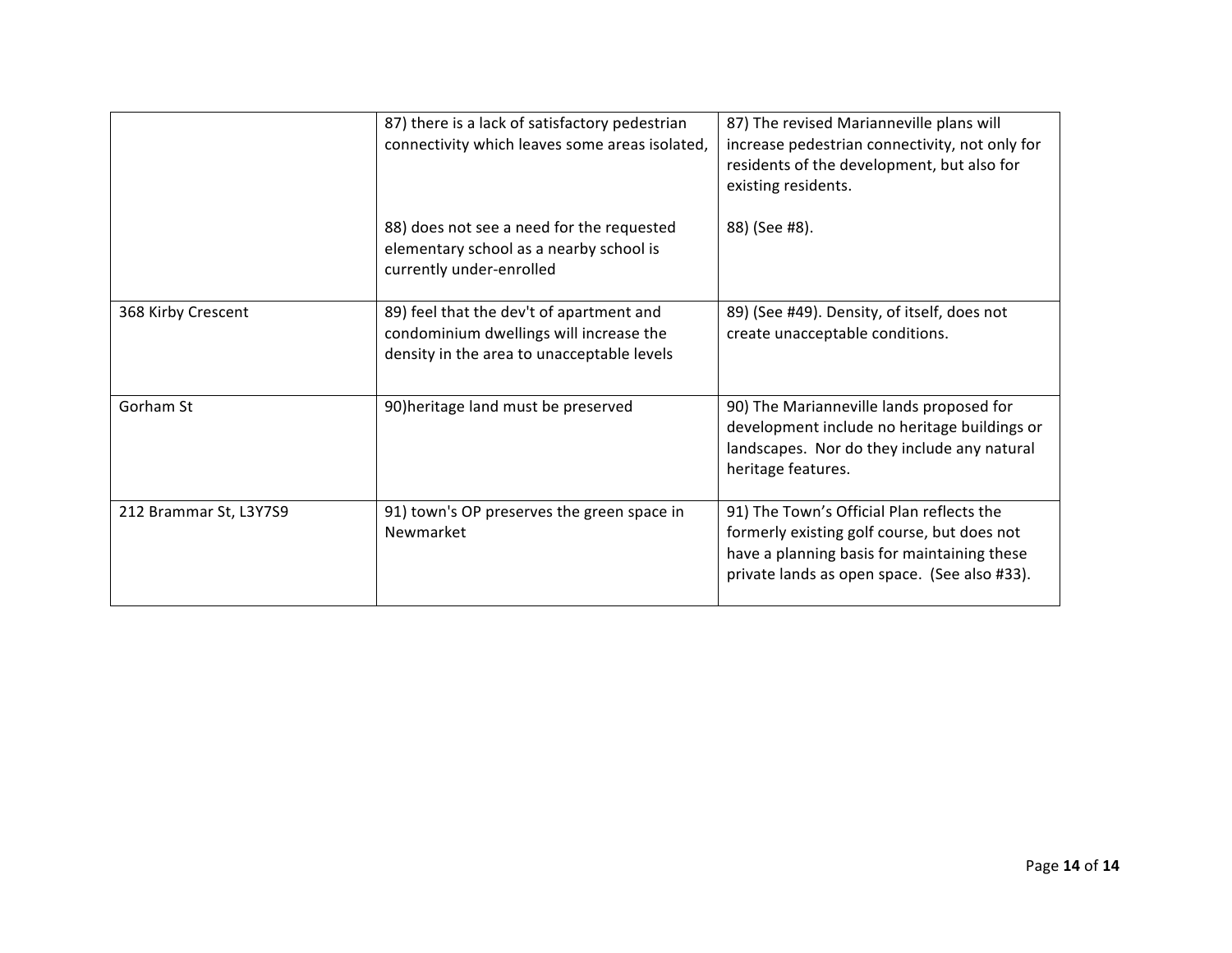## Parks & Recreation

| <b>Address</b>                | Summary of Issues                                                                                                                                                | <b>Applicant's Comments</b>                                                                                                                                                                                                                                                                                               |
|-------------------------------|------------------------------------------------------------------------------------------------------------------------------------------------------------------|---------------------------------------------------------------------------------------------------------------------------------------------------------------------------------------------------------------------------------------------------------------------------------------------------------------------------|
| 410 Mathews Court,<br>L3X1C7  | 1) protection by Town of green space of Glenway from<br>inception until now                                                                                      | 1) The Town has never "protected" the<br>private green space relating to the former<br>Glenway Country Club. The Town's Official<br>Plan Parks & Recreation designation has<br>acknowledged the existence of the golf<br>course, but has no policies to "protect"<br>private open space through purchase or<br>otherwise. |
|                               | 2) destruction of natural green space for parklands                                                                                                              | 2) The proposed development area contains<br>no "natural" green space i.e. no natural<br>heritage features. Virtually all features have<br>been graded, excavated, planted and<br>maintained as part of the former golf course.                                                                                           |
| 175 John Bowser Cres          | 3) loss of more heritage green space in Town for recreation                                                                                                      | 3) (See #2 and Planning #90)                                                                                                                                                                                                                                                                                              |
| 351 Binns Ave, L3X1T7         | 4) the history on the protection of the green space of Glenway<br>should have bearing on this application                                                        | 4) (See #1).                                                                                                                                                                                                                                                                                                              |
| 199 John Bowser Cr,<br>L3Y7N6 | 5) what steps has the Town taken to protect the green space<br>of the Glenway property from the initial time this property was<br>developed to the current date? | 5) (See #1).                                                                                                                                                                                                                                                                                                              |